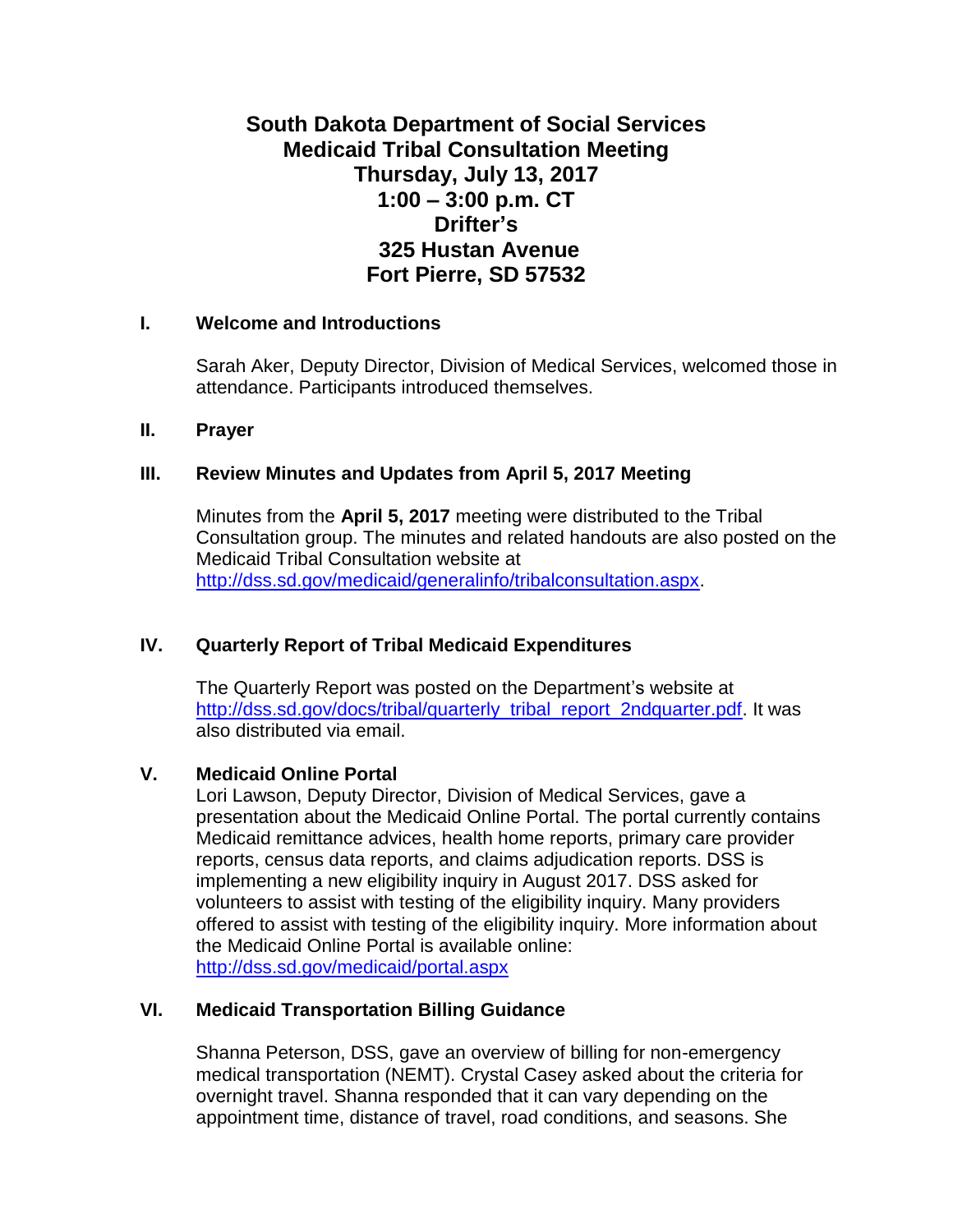advised participants to contact NEMT if they are unsure if they qualify for overnight travel reimbursement. Dr. Vizcarra asked if there are preferred hotels for travel. Certain hotels sometimes work with hospitals to provide a special medical rate. Eddie Johnson Jr. asked if CHRs and Elderly Programs can be reimbursed or enroll to be reimbursed. Sarah Aker responded that it depends on how the services are being provided. If the program is providing advanced funding for travel, then reimbursement would occur through NEMT. If the program is using a program vehicle to directly provide transportation, then the program needs to enroll as a community transportation provider and submit claims for services. John Eagle Shield commented that sometimes providers do not want to see patients if they are late to appointments, and while they try to leave early enough for appointments, sometimes they are not able to get to the appointment on time and it is a wasted trip. John suggested cultural sensitivity training for providers.

Lori Lawson reviewed the requirements for billing Medicaid directly as a community transportation provider. John Eagle Shield asked if a CHR is considered an attendant for a secure medical transport. Attendants are defined in Administrative Rule of South Dakota.

#### **VII. State Plan Amendment Report**

Sarah Aker provided an update regarding state plan amendments (SPAs). SPA information is also available on the DSS website <http://dss.sd.gov/medicaid/medicaidstateplan.aspx>

### **VIII. IHS Telehealth Update**

Dr. Rodney Vizcarra, Eagle Butte Indian Health Service, updated the group on IHS's telehealth implementation. Brian Erickson, Avera, and Jeffrey Johnson, IHS, gave an overview. eEmergency is live at 6 hospitals in the Great Plains Area and all IHS clinics are expected to have telehealth by the end of the year. IHS is anticipating a Fall roll-out for telespecialty services. Dr. Vizcarra shared how roll-out is working at Eagle Butte IHS. IHS is requesting feedback from providers and patients about how the implementation is going and how to educate people about the roll-out.

### **IX. Health Care Solutions Coalition Update**

Sarah Aker gave an update about the work of the Health Care Solutions Coalition. The Coalition has recommended moving forward with care coordination agreements to fund the coalition recommendations which include developing a Community Health Worker Program in Medicaid, adding licensed marriage and family therapists, and CSW working toward PIP and LPC working toward MH as Medicaid providers, covering substance use disorder services for adults currently eligible for Medicaid, and funding innovation grants for primary and prenatal care. If there are additional savings, the state plans to share savings with providers. Emily Williams, IHS,